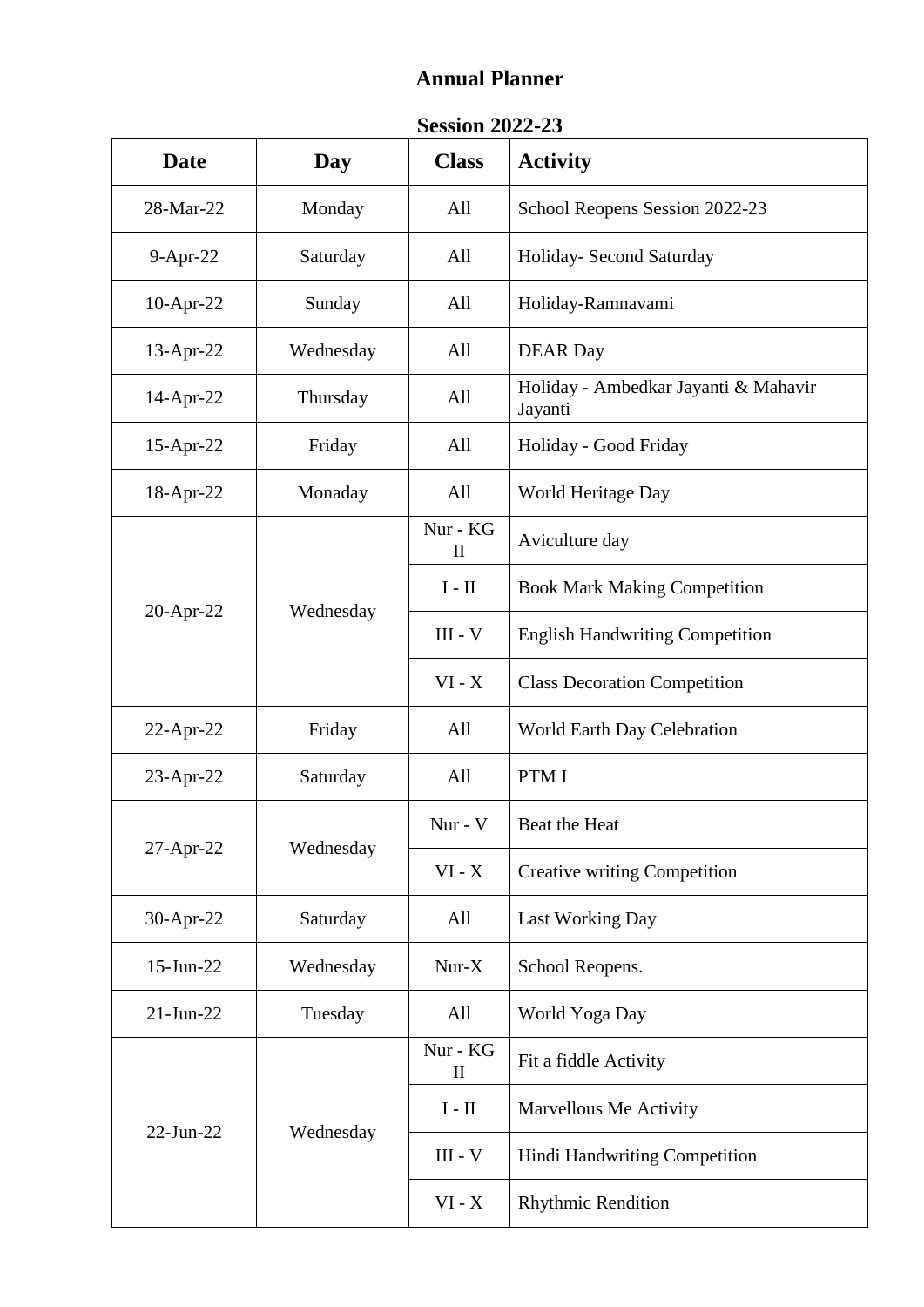| 29-Jun-22        | Wednesday             | Nur - KG<br>$\mathbf{I}$  | Know My School                              |
|------------------|-----------------------|---------------------------|---------------------------------------------|
|                  |                       | $I - II$                  | <b>English Handwriting Competition</b>      |
|                  |                       | $III - V$                 | Awareness Quiz                              |
|                  |                       | VI-VIII                   | <b>Eloquent Art</b>                         |
|                  |                       | $IX - X$                  | TechKnow                                    |
| $01-Jul-22$      | Friday                | All                       | Foundation Day and Investiture Ceremony     |
| $06$ -Jul-22     | Wednesday             | Nur-III                   | Hindi Poem Recitation Competition           |
|                  |                       | VI - VIII                 | Hindi Debate Competition                    |
| 09-Jul-22        | Saturday              | All                       | Holiday - Second Saturday                   |
| $10$ -Jul-22     | Sunday                | All                       | Holiday-Eid-Ul-Zuha                         |
| $11$ -July-22 to | Monday to<br>Saturday | VI-VIII                   | Unit Test - I                               |
| $16$ -July-22    |                       | $IX - X$                  | Periodic Assessment - I                     |
| $13$ -Jul-22     | Wednesday             | All                       | Guru Purnima                                |
| 20-Jul-22        | Wednesday             | Nur - KG<br>$\mathbf{I}$  | Plantation drive                            |
|                  |                       | $I - II$                  | Paper bag Making                            |
|                  |                       | $III - V$                 | <b>Maths Marathon</b>                       |
| $27 - Jul - 22$  | Wednesday             | All                       | English Day                                 |
| 03-Aug-22        | Wednesday             | $I - II$                  | Beautifying my class                        |
|                  |                       | $III - V$                 | <b>Group Dance Competition</b>              |
|                  |                       | $VI - X$                  | Patriotic Song Competition                  |
| 09-Aug-22        | Tuesday               | All                       | Holiday-Muharram                            |
| 10-Aug-22        | Wednesday             | Nursery -<br>$\rm _{II}$  | <b>English Poem Recitation Competition</b>  |
|                  |                       | $\text{III}$ - $\text{V}$ | Know your Country                           |
|                  |                       | VI-VIII                   | <b>Sanskrit Shloka Chanting Competition</b> |
|                  |                       | $IX-X$                    | Sanskrit Samvada Pratiyogita                |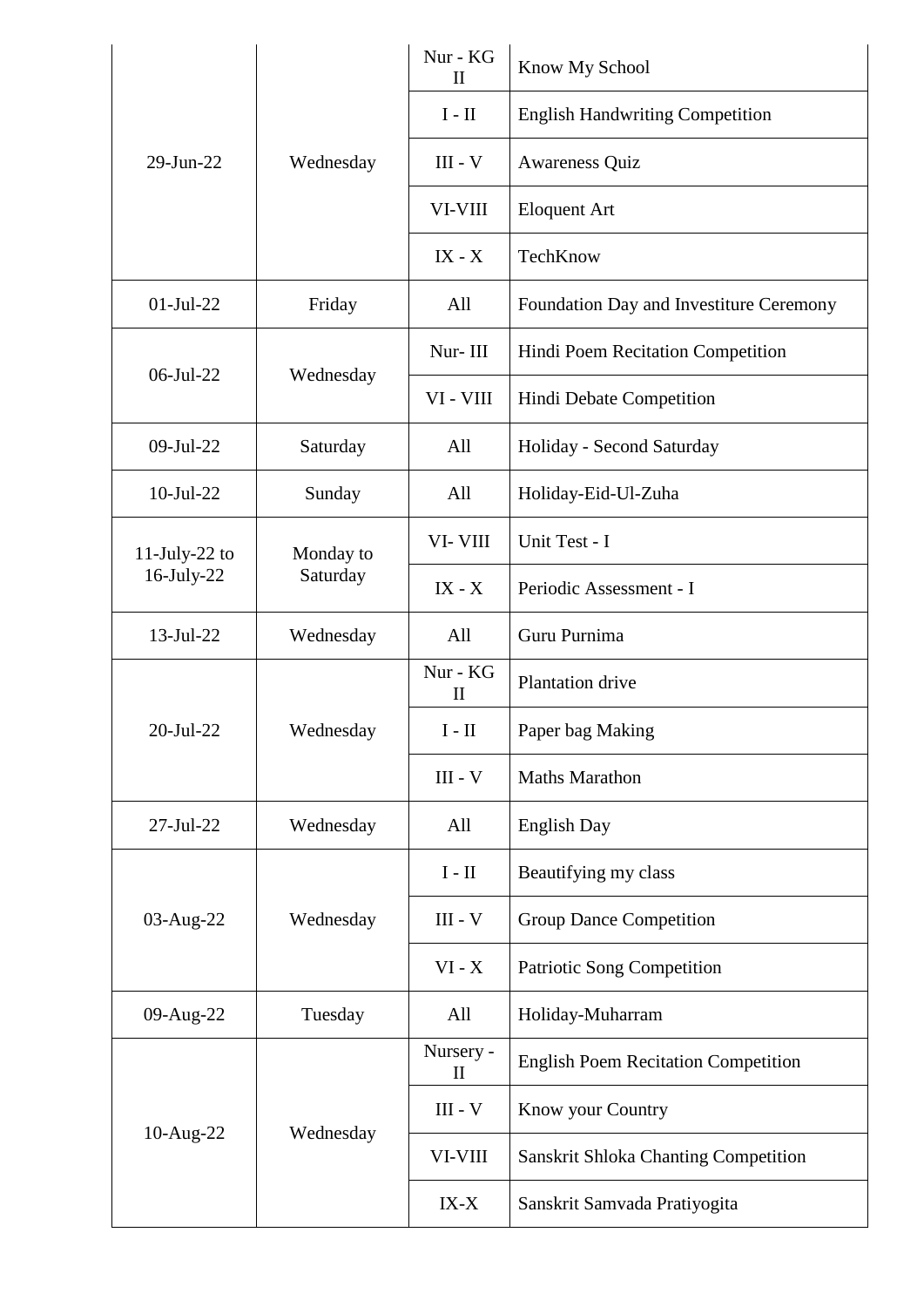| 11-Aug-22                    | Thursday               | All            | Holiday-Rakshabandhan            |
|------------------------------|------------------------|----------------|----------------------------------|
| 13-Aug-22                    | Saturday               | All            | PTM-II                           |
| 15-Aug-22                    | Monday                 | Nur - III      | Holiday - Independence Day       |
|                              |                        | $IV - X$       | Independence Day Celebration     |
| 18-Aug-22                    | Thursday               | Nursery -<br>Ш | Janmashtami celebration          |
| 19-Aug-22                    | Friday                 | <b>ALL</b>     | Janamashtami Holiday             |
|                              | Wednesday              | Nursery -II    | Drizzle & Mizzle                 |
|                              |                        | $III - V$      | E-designing Competition          |
| 24-Aug-22                    |                        | VI - VIII      | Word Power Quiz Competition      |
|                              |                        | $IX - X$       | Hindi Debate Competition         |
| 29-Aug-22                    | Monday                 | All            | <b>National Sports Day</b>       |
| $31$ -Aug-22                 | Wednesday              | All            | Holiday-Ganesh Chaturthi         |
| 05-Sep-22                    | Monday                 | All            | <b>Teacher's Day Celebration</b> |
|                              | Wednesday              | Nur-KG II      | <b>Dramatics Personae</b>        |
| $07-Sep-22$                  |                        | $III-V$        | Spellathon                       |
|                              |                        | VI - VIII      | <b>Maths Marathon</b>            |
|                              |                        | $IX - X$       | English Quizo'mania              |
| 09-Sep-22                    | Friday                 | All            | Holiday - Anant Chaturdashi      |
| $10-Sep-22$                  | Saturday               | All            | Holiday - Second Saturday        |
| $12$ -Sep-22 to<br>21-Sep-22 | Monday to<br>Wednesday | VI - VIII      | Term - I Examination             |
| $12$ -Sep-22 to<br>17-Sep-22 | Monday to<br>Saturday  | $IX-X$         | <b>PA-II Examination</b>         |
| $14-Sep-22$                  | Wednesday              | All            | Hindi Diwas                      |
| $17-Sep-22$                  | Saturday               | Nur-KGII       | Grandparents' Day                |
|                              | Wednesday              | Nur-II         | <b>Card Making</b>               |
| $21-Sep-22$                  |                        | $III - V$      | Quilling art activity            |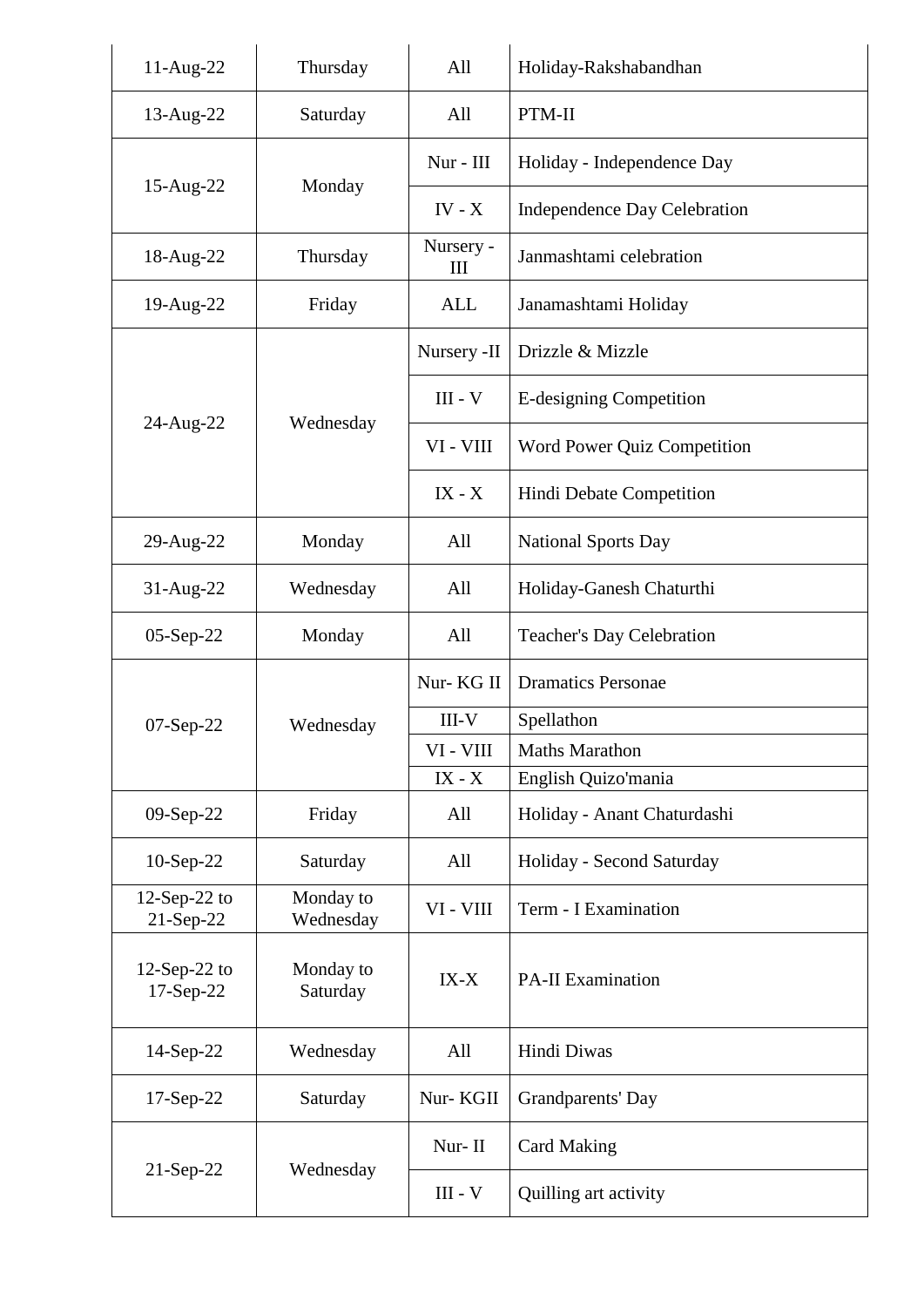|                                 |                         | $VI - X$                 | <b>International Day of Peace</b>  |
|---------------------------------|-------------------------|--------------------------|------------------------------------|
| 28-Sep-22                       | Wednesday               | $I-II$                   | <b>Puppet Portrays</b>             |
|                                 |                         | $III - V$                | <b>Story Enactment Competition</b> |
|                                 |                         | VI - VIII                | Pencil Sketching Competition       |
|                                 |                         | $IX - X$                 | <b>Mock United Nation</b>          |
| 01-Oct-22                       | Saturday                | $IX - X$                 | PTM III                            |
| 02-Oct-22                       | Sunday                  | All                      | Holiday - Gandhi Jayanti           |
| $03-Oct-22$ to<br>05-Oct-22     | Monday to<br>Wednesday  | All                      | Holidays - Dussehra                |
| 08-Oct-22                       | Saturday                | All                      | Holiday-Eid-E-Milad                |
| 10-Oct-2022 to                  | Monday to<br>Friday     | IX                       | <b>Term-I Examination</b>          |
| 21-Oct-2022                     |                         | X                        | Pre-Board I                        |
|                                 | Wednesday               | Nur-II                   | <b>Colouring Competition</b>       |
| 12-Oct-22                       |                         | $III - V$                | Diwali activity                    |
|                                 |                         | VI - VIII                | <b>Students' Day</b>               |
| 15-Oct-22                       | Saturday                | Nursery-<br>VIII         | $PTM - III$                        |
| 19-Oct-22                       | Wednesday               | Nur- VIII                | Diwali celebration                 |
| $22$ -Oct- $22$ to<br>27-Oct-22 | Saturday to<br>Thursday | All                      | Diwali Holidays                    |
|                                 | Wednesday               | Nur - KG<br>$\mathbf{I}$ | Clay craft Competition             |
| 02-Nov-22                       |                         | $\rm I$ - $\rm II$       | Thoughts on wings                  |
|                                 |                         | $III - V$                | <b>Know Your State</b>             |
|                                 |                         | VI - VIII                | Science Quiz                       |
|                                 |                         | $IX - X$                 | Maths Symposium                    |
| 05-Nov-22                       | Saturday                | Nur-KG II                | Me and my family                   |
| 08-Nov-22                       | Tuesday                 | All                      | Holiday- Guru Nanak Jayanti        |
| 09-Nov-22                       | Wednesday               | Nur-KG II                | Pretty patterns                    |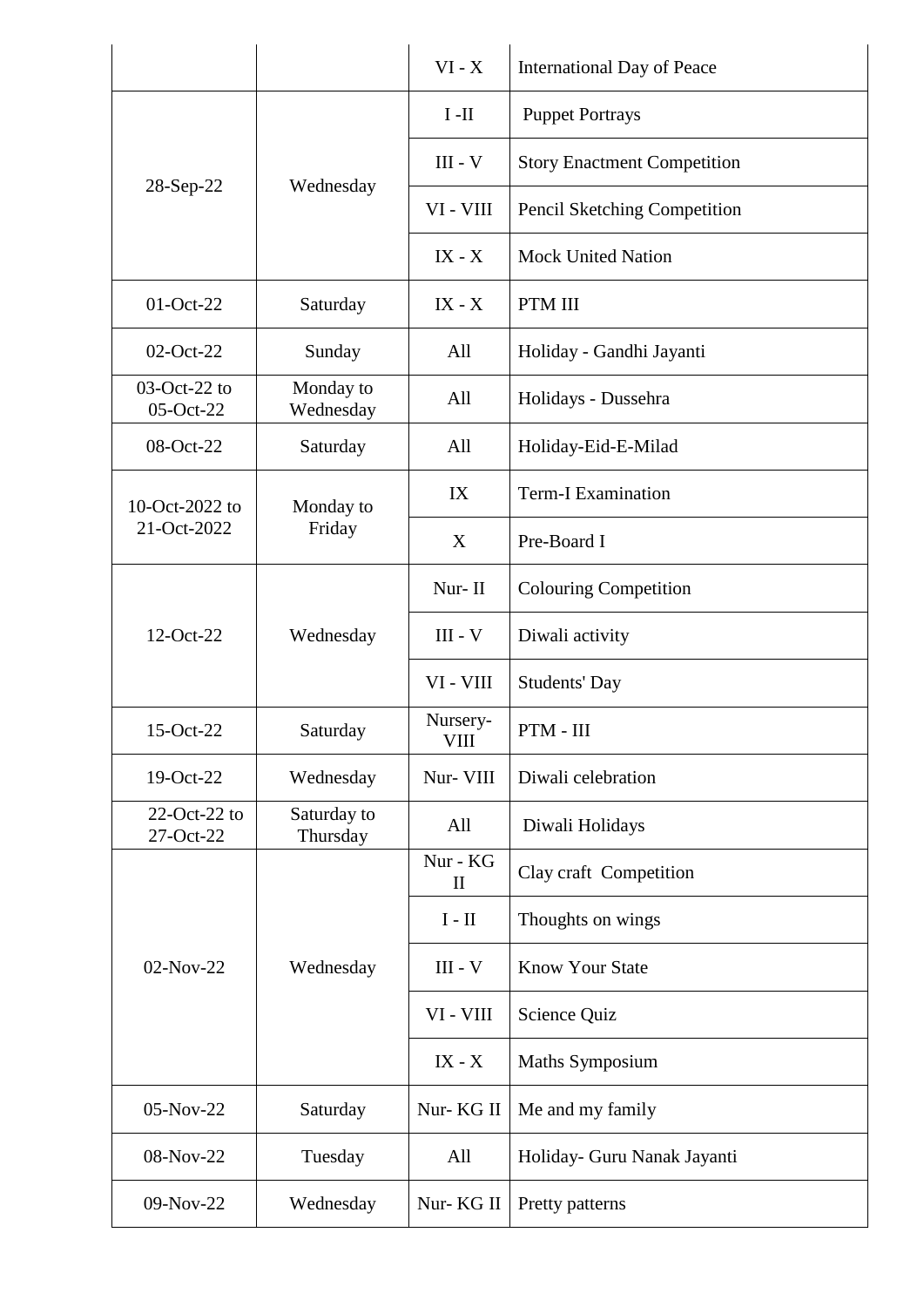|                              |                       | $I - II$                 | Unfold creations                         |
|------------------------------|-----------------------|--------------------------|------------------------------------------|
|                              |                       | $III - V$                | <b>English Group Song Competition</b>    |
|                              |                       | VI - VIII                | <b>Mock Elections</b>                    |
|                              |                       | $IX - X$                 | Science Quiz                             |
| 11-Nov-22                    | Friday                | $IX-X$                   | PTM IV                                   |
| 12-Nov-22                    | Saturday              | All                      | Holiday - Second Saturday                |
| 14-Nov-22                    | Monday                | All                      | Children's Day                           |
| 15-Nov-22                    | Tuesday               | All                      | Holiday - Bisra Munda Jayanti            |
|                              |                       | Nur - KG<br>$\mathbf{I}$ | World food day- My healthy platter       |
|                              |                       | $I - II$                 | Fill a jar with kindness                 |
| 16-Nov-22                    | Wednesday             | $III - V$                | <b>Book Mark Making Activity</b>         |
|                              |                       | VI - VIII                | Hindi Doha Gayan Pratiyogita             |
|                              |                       | $IX - X$                 | <b>Situational Role Play Competition</b> |
| $2$ -Dec-22                  | Friday                | All                      | <b>Annual Function</b>                   |
| 03-Dec-22                    | Saturday              | All                      | Holiday-Gas Tragedy                      |
| 07-Dec-22                    | Wednesday             | Nur - KG<br>$\mathbf{I}$ | Sharing is caring                        |
|                              |                       | $I - V$                  | Joy of giving                            |
|                              |                       | VI - VIII                | <b>Book Cover Designing Competition</b>  |
| 10-Dec-22                    | Saturday              | <b>ALL</b>               | Holiday - Second Saturday                |
| $12$ -Dec-22 to<br>17-Dec-22 | Monday to<br>Saturday | VI - VIII                | Unit Test - II                           |
|                              | Wednesday             | Nur - KG<br>$\mathbf{I}$ | Call of Winter                           |
| 14-Dec-22                    |                       | $I-II$                   | Spellathon                               |
|                              |                       | $III - V$                | <b>Budding Scientist Competition</b>     |
|                              |                       | $IX - X$                 | Group Discussion Competition             |
| 21-Dec-22                    | Wednesday             | All                      | Maths day                                |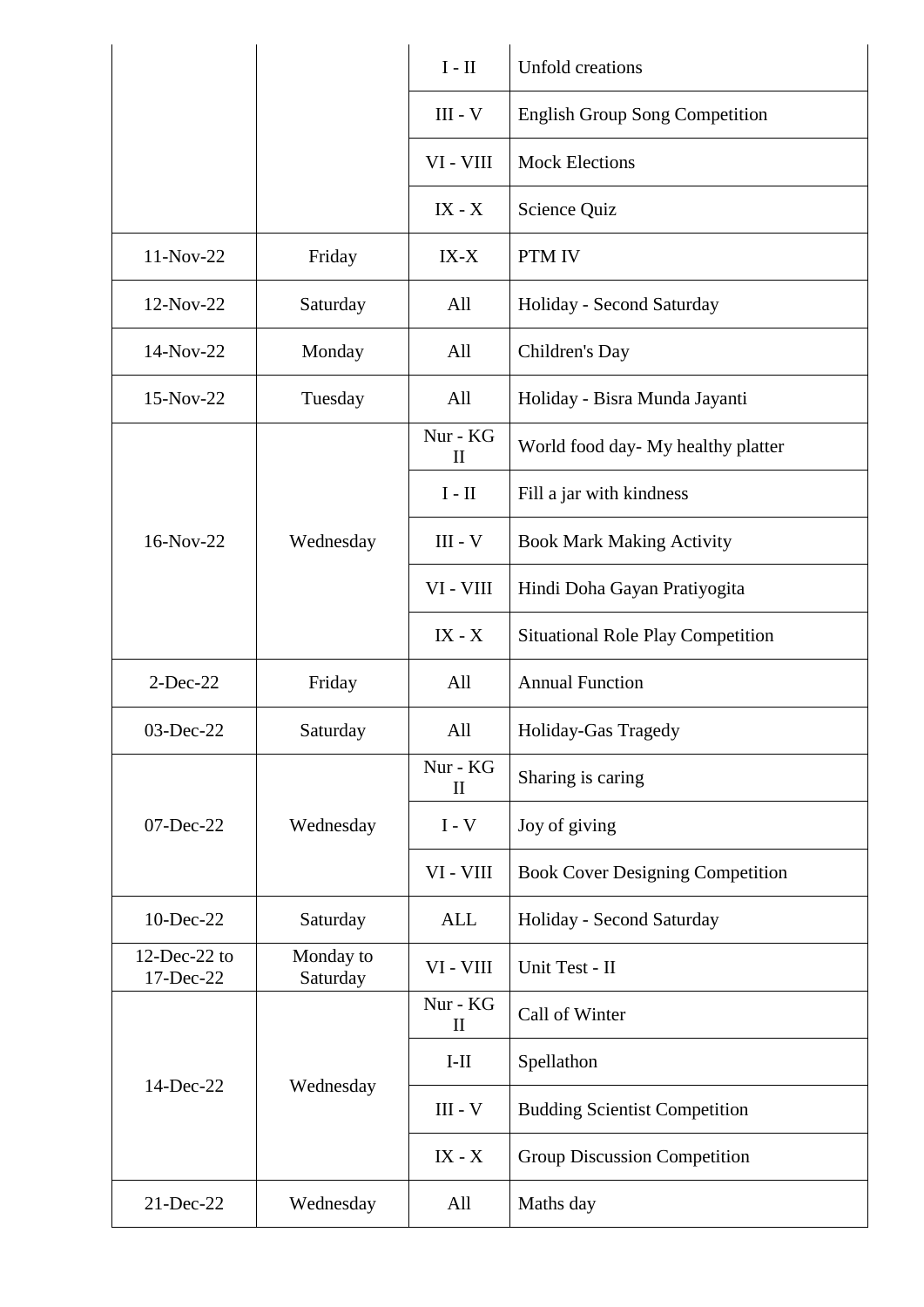| 19-Dec-22 to<br>23-Dec-22    | Monday-Friday         | All                      | <b>Educational Trips</b>        |
|------------------------------|-----------------------|--------------------------|---------------------------------|
| 24-Dec-20                    | Saturday              | Nur-III                  | <b>Christmas Celebration</b>    |
| $26$ -Dec-22 to<br>31-Dec-22 | Monday to<br>Saturday | All                      | <b>Winter Vacation</b>          |
| $02$ -Jan-23                 | Monday                | All                      | <b>School Reopens</b>           |
|                              | Wednesday             | Nur - KG<br>$\mathbf{I}$ | Group Song Activity             |
| $04$ -Jan-23                 |                       | $I - III$                | Group Song Activity             |
|                              |                       | $IV - X$                 | Life Skill Assembly             |
|                              | Saturday              | Nur-VIII                 | PTM-IV                          |
| $07$ -Jan-23                 |                       |                          | Craft n' Creations              |
|                              |                       | $IX-X$                   | <b>PTM V</b>                    |
|                              | Wednesday             | Nur - KG<br>$\mathbf{I}$ | Shapes in frame                 |
| $11-Jan-23$                  |                       | $I - II$                 | My dream book                   |
|                              |                       | $III - V$                | Parsing My Cup of Tea           |
|                              |                       | VI - VIII                | Heritage Quiz                   |
| 14-Jan-23                    | Saturday              | All                      | Holiday - MakarSakranti         |
| 16-Jan-23 to<br>$21-Jan-23$  | Monday to<br>Saturday | $IX - X$                 | PA III Examination              |
|                              | Wednesday             | Nur - KG<br>$\mathbf{I}$ | Shake a leg                     |
| 18-Jan-23                    |                       | $I - II$                 | Character depiction competition |
|                              |                       | III - VIII               | Best out of Waste Competition   |
| 25-Jan-23                    | Wednesday             | Nur-II                   | <b>Blooming Spring</b>          |
| 26-Jan-23                    | Thursday              | IV - $X$                 | Republic Day celebration        |
| 28-Jan-23                    | Saturday              | All                      | <b>Sports Day</b>               |
| 01-Feb-23                    | Wednesday             | Nur - KG<br>$\mathbf{I}$ | Explore the World               |
|                              |                       | $I - X$                  | Science Day                     |
| 08-Feb-23                    | Wednesday             | KGI-KG<br>$\mathbf{I}$   | English handwriting competition |